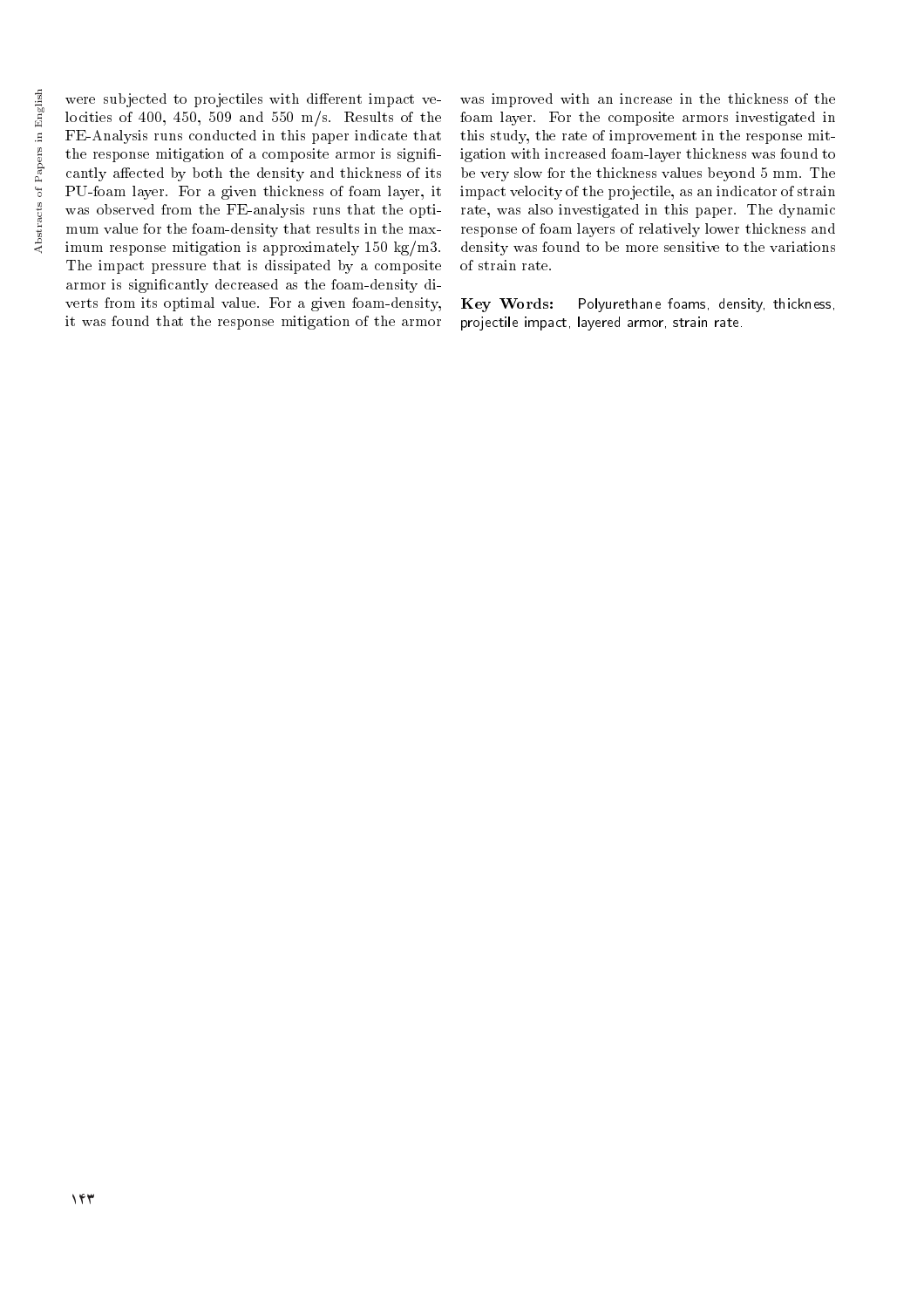# NON-CLASSICAL THERMOMECHANICAL ANALYSIS OF ND:YVO4 SLAB LASER UNDER MULTI-PULSE END PUMPING USING FINITE ELEMENT METHOD

## H. Zarei

hamidreza90.zarei@gmail.com M. Moiahedi(corresponding author) mojahedi62@gmail.com Dept. of Mechanical Engineering Golpayegan University of Technology DOI:10.24200/J40.2018.6411

Sharif Mechanical Engineering Journal Volume 34, Issue 2, Page 125-132, Original Article

c Sharif University of Technology

 Received 19 June 2017; received in revised form 23 August 2017; accepted 5 September 2017.

#### Abstract

In order to create a laser beam, one common method is to use beam pumping. In this method, beam is firstly emitted to the active medium of laser crystal and the electrons in the last shell of atoms are stimulated. With some internal interactions, laser beam will be created and some pumping energy is converted to heat in the crystal. In solid-state lasers, large amounts of pumping power may lead to heat generation in the active laser medium and a non-uniform temperature distribution in the crystal is generated. The temperature gradient causes thermal stress in the crystal structure and can be effective on thermomechanical behavior of the crystal and the quality of the laser beam. With increasing the pumping power, the heat generation within the active media is increased and consequently the thermal effects including the thermal lensing, polarization of output beam, mechanical stress, reducing the efficiency of output beam, are intensied. Even in this case, thermal stress causes failure. Hence to achieve a high quality beam laser, it is necessary to investigate the thermomechanical behavior of the laser crystal, through the designing of solid state lasers. In the past works, thermomechanical behavior of the crystal was investigated in framework of Fourier heat conduction theory (Heat wave diffusion speed is considered to be infinite), while this theory is not appropriate to study the heat conduction for medium under pulsed heat with appreciable relaxation time. Hence, in this research, by providing a finite element formulation based on the non-Fourier thermoelasticity (with considering relaxation time), distributions of temperature and stress in the Nd:YVO4 crystal are calculated. The results show that the maximum temperature and stress calculated by non-Fourier theory, are larger than those calculated by the Fourier

theory and also the non-Fourier theory predicts lower failure power for crystal. In addition, if the relaxation time is lower than a certain value, the results of classical and nonclassical theories are closely equal to each other.

Key Words: Pulsed end-pumping, non-fourier, finite element, Nd:YVO4.

# THE PERFORMANCE OF RIGID POLYURETHANE FOAMS IN DAMAGE MITIGATION OF STRUCTURES DUE TO THE IMPACT OF A SUPERSONIC PROJECTILE

#### M.H. Andami

hosein.andami@yahoo.com

H. Toopchinezhad(corresponding author)

## h.toopchinezhad@razi.ac.ir Faculty of Mechanical Engineering Razi University, Kermanshah DOI:10.24200/J40.2018.6420

Sharif Mechanical Engineering Journal Volume 34, Issue 2, Page 133-140, Research Note

c Sharif University of Technology

 Received 3 January 2017; received in revised form 3 June 2017; accepted 12 June 2017.

#### Abstract

In this paper, the performance of the rigid polyurethane (PU) foams used in composite armors to mitigate the impact pressure and energy of a projectile has been studied numerically through finite element methods. The armors of this study comprise two layers, namely, a metal layer and a PU-foam layer. A sophisticated FE-Model was developed to simulate the dynamic performance of the composite armor under the impact of a projectile using the software package ANSYS-Autodyn. The FE-Model was veried with the results of a previous experimental study in which a projectile impacted a certain two-layer armor comprising a steel front face that was attached on a layer of PU-foam. The main objectives of this research study are to study the effects of design parameters such as the thickness and density of the PU-foam and the impact velocity of the projectile (representing the strain rate) on the performance of a composite armor. To achieve the research objectives, PU-foams of different densities of 80, 160, 288 and 320  $kg/m3$ , at six different thicknesses of 1.25, 2.5, 5, 7.5, 10 and 12.5 mm were modeled. Additionally, the armors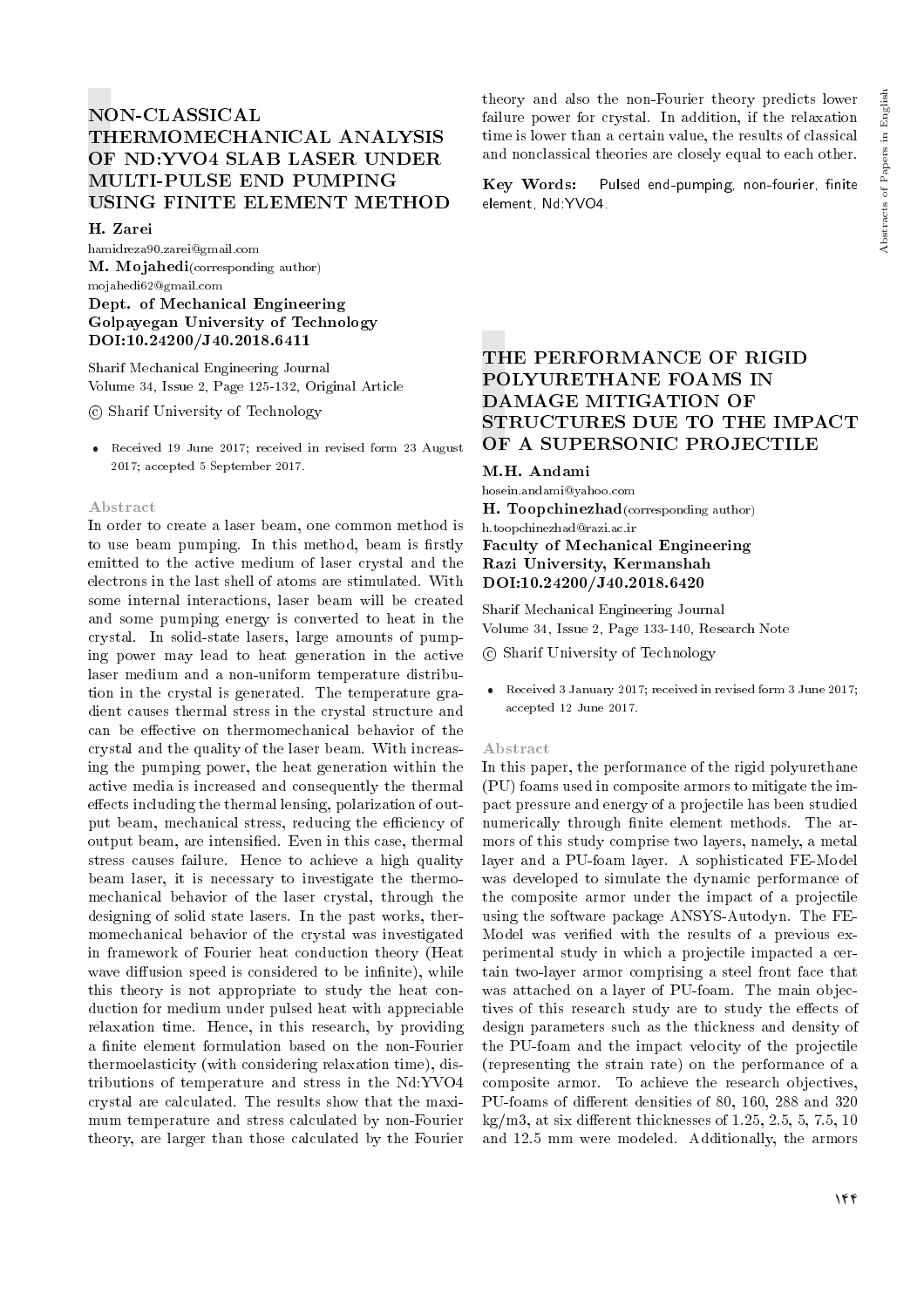## c Sharif University of Technology

 Received 30 April 2017; received in revised form 24 July 2017; accepted 8 August 2017.

#### Abstract

Due to important rule of edge stresses in the delamination and local failure of laminated structures, the objective of this work is to analyze the interlaminar stresses in laminated hybrid composite cylindrical shell which is subjected to centrifugal body force using layerwise theory of Reddy (LWT). The model is under centrifugal forces caused by rotation of the cylinder about its axis. The principle of minimum total potential energy is used to obtain the governing equations of the rotating cylinder. The layerwise theory (LWT) of Reddy is employed for discretization of the governing equations to a system of ordinary differential equations in terms of the displacement of numerical surfaces. To solve the equations of motion of the cylinder in the LWT, the equation is written in the decoupled form by definition of modal space variables. An analytical solution is presented for governing equation. The solution is completed by imposing the boundary conditions in the edges of the cylinder. The interlaminar and in-plane stresses are obtained using the displacement field of layerwise theory for the free and clamped boundary conditions. The interlaminar stresses in the Hybrid cylindrical shell are obtained using two different methods, the constitutive law of the numerical layers, and integrating the equilibrium equations of motion. To validate the results, the results of LWT for cross-ply cylindrical shell are compared to those of Finite element solution in the commercial finite element code Ansys. The results showed an excellent accuracy of the layerwise theory in calculating the interlaminar and in-plane stresses in hybrid cylinder. Various figures from the distribution of the stresses along the interfaces of layers and through the thickness of rotating cylinder are presented in the numerical results. The effects of the geometry, the types of layering, the speed of rotation and hybridation of laminated cylindrical shell on the interlaminar stresses are analyzed. Consequently, the delamination of the layered can be predicted and prevented.

Key Words: Laminated hybrid composite, out of plane stresses, cylindrical shell, layerwise theory, cross-ply layer stacking.

## THE EFFECTIVE PARAMETERS ON AUTOMATIC LINE-BREAK

## CONTROL VALVE IN GAS TRANSPORTATION PIPELINES

#### M. Mahmoodi

mehdymahmoody@gmail.com

M. Gorji Bandpy(corresponding author) girji@nit.ac.ir

## Faculty of Mechanical Engineering Babol University of Science and Technology DOI:10.24200/J40.2018.6412

Sharif Mechanical Engineering Journal Volume 34, Issue 2, Page 115-123, Original Article

c Sharif University of Technology

 Received 7 May 2017; received in revised form 14 August 2017; accepted 5 Septemebr 2017.

#### Abstract

Automatic line-break control valve can be used in zones with no access to national electricity network, hazardous or impassable area enclosure, for passive defence conditions or to protect different ecosystems such as rivers and ground water, forests and fertile land and etc. The pipeline break causes a growth in oil velocity magnitude and fluid pressure reduction consequently but the pressure drop is not a good signal for line break detection because it is low, therefore reference tank is used. The reference tank is connected to the pipeline through a calibrated orifice with check valve. The tank pressure is higher than pipeline pressure when pressure reduction occurs by line breaking. If the pressure difference between tank and pipeline is higher than the sustainable pressure value of diaphragm valve, the valve will be closed by actuator. In this paper, the effects of orifice diameter, pipeline initial pressure and pipeline break pressure drop rate on the differential pressure of diaphragm valve in automatic line-break control valve have been studied with nitrogen by 27 experiments. The differential pressure of diaphragm valve is increased by the growth of pipeline break pressure drop rate. The occurrence time of maximum differential pressure of diaphragm valve just depends on orifice diameter. The maximum of differential pressure increases with decrease of orifice diameter. The differential pressure of diaphragm valve increases by decrease of pipeline initial pressure for constant orifice diameters and pipeline break pressure drop rates. The curves of maximum differential pressure generated by different pipeline break pressure drop rates are shown for different orifice diameters and pipeline initial pressure. The values of curves in this diagram with 10 percent safety factor can be used in automatic line-break control valve setting which are installed on gas transportation pipelines because of the nitrogen gas using instead of the natural gas.

Key Words: Line-break, control valve, orifice diameter, pressure drop rate, experimental study.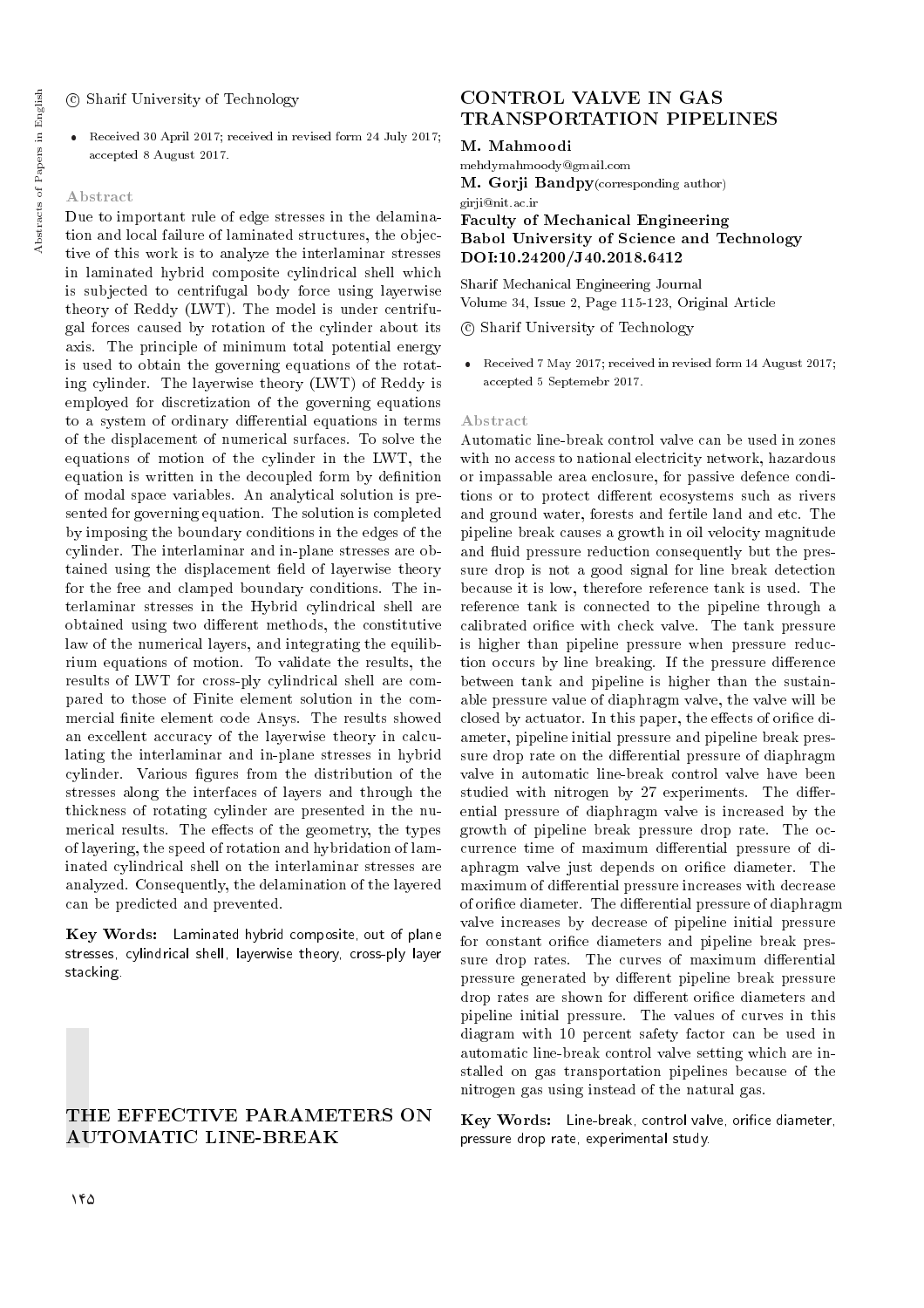of economic, thermal storage tank with minimum investment cost rate (13.24 \$/h) has the maximum exergy destruction cost rate within 1724.13 \$/h and 1783.37 \$/h respectively for summer and winter while the collector. Advanced exergoeconomic analysis indicates that the substantial portion of its avoidable part is exogenous indicating that the technological improvement of remaining components lead to the decrement of the exergry destruction cost rates of the auxiliary boiler. Moreover, the maximum value of the investment cost rate is related to the collector containing the maximum endogenous avoidable part with values of 646.465 \$/h for summer and  $455.015$  \$/h for winter. Similarly, in exergoenvironmental analysis, auxiliary heater with the lowest investment environmental impact has the maximum environmental impact associated with the exergy destruction with values of 242.11 Pts/h and 306.95 Pts/h respectively for summer and winter due to the utilization of the natural gas. Advanced exergoenvironmental analysis, the auxiliary heater has the maximum exogenous avoidable environmental impact associated with exergy destruction indicating the improvement of other components has a positive effect on decreasing of its environmental impact.

Key Words: Kalina cycle, advanced analyses, exergoeconomic, exergoenvironment, solar energy.

# SIMULATION ANALYSIS OF POLYMER NANOCOMPOSITES REINFORCED WITH CARBON NANOTUBES AND COILED CARBON NANOTUBES

#### E. Youse

ensieh.youse@student.kuleuven.be M. Baniassadi(corresponding author) m.baniassadi@ut.ac.ir M. Mahdavi mostafa.mahdavi@gatech.edu

## M. Baghani

mostafa.mahdavi@gatech.edu Gh. Faragi ghfaraji@ut.ac.ir Dept. of Mechanical Engineering University of Tehran DOI:10.24200/J40.2018.6418

Sharif Mechanical Engineering Journal Volume 34, Issue 2, Page 95-102, Original Article

c Sharif University of Technology

 Received 13 March 2017; received in revised form 3 June 2017; accepted 1 July 2017.

#### Abstract

Carbon nano tube (CNT) and coiled carbon nano tube (CCNT) have exceptional properties and can improve mechanical, electrical and thermal properties of nano composites. Among carbon nanostructure, a great deal of interests has been recently focused on CCNTs due to their specific properties which stem from the specific helical structure, which this field is one of the most interesting fields in engineering. In this paper, a multi-scale model is developed to study the mechanical properties in polyethylene reinforced by CNTs and CCNTs. Influence of volume fraction (VF) and geometric of the nano particle that is in two types of the CNT and CCNT, on overall stress - strain response have been investigated. Elastic modulus for each sample is calculated based on the linear part of stress-strain curve, and compared to each other. Results show with adding 1 percent of the CNT and CCNT to the polymer elastic modulus increases 17.5% and 9.5%, respectively, by using 1.5 percent of the CNT elastic modulus increase 21.4%. As a result, when the volume fraction increases the strength of nano composites enhances. In this paper also effect of orientation of CNT in matrix has been studied. Samples with 1 percent volume fraction in two isotropic and anisotropic states are generated and mechanical properties of these samples are studied. Results show a huge reduction in the stress-strain response of the anisotropic composite compared to the isotropic composite. Also effect of coil shape of CCNT were studied and compared with straight CNT. According to the results straight CNT is a better reinforcement compared to CCNT and as the coil angle increases, the overall stress-strain response improves as well.

Key Words: Nanocomposite, carbon nanotube, coiled carbon nanotube, mechanical properties.

## BOUNDARY LAYER ANALYSIS IN ROTATING CROSS-PLY HYBRID COMPOSITE CYLINDER WITH DIFFERENT EDGE CONDITIONS

I. Ahmadi(corresponding author) i ahmadi@znu.ac.ir M. Najafi mahsanaja@znu.ac.ir N. Ataee neda.ataee@znu.ac.ir

## Dept. of Mechanical Engineering University of Zanjan DOI:10.24200/J40.2018.6408

Sharif Mechanical Engineering Journal Volume 34, Issue 2, Page 103-114, Original Article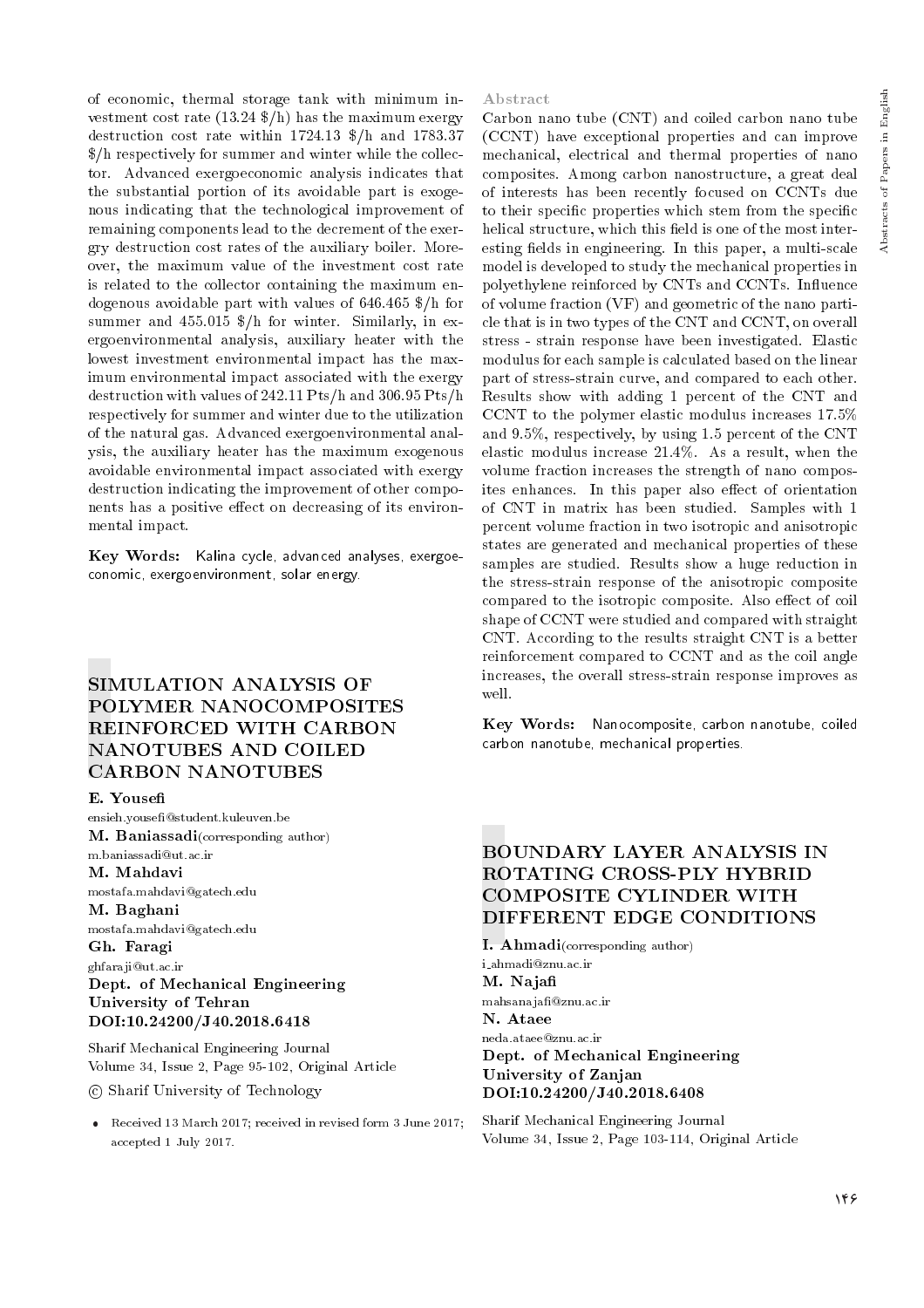# ELASTIC-PLASTIC PIN-ENDED BEAMS UNDER IMPULSIVE LOADING WITH REGARDING THE LINEAR HARDENING EFFECTS

M. Shams Alizadeh(corresponding author)

mshalizadeh@gmail.com K. Heidari Shirazi

k.shirazi@scu.ac.ir Sh. Moradi moradis@scu.ac.ir

H.M. Sedighi h.msedighi@scu.ac.ir

## Dept. of Mechanical Engineering Shahid Chamran University, Ahwaz DOI:10.24200/J40.2018.6416

Sharif Mechanical Engineering Journal Volume 34, Issue 2, Page 71-80, Original Article

c Sharif University of Technology

 Received 14 December 2016; received in revised form 3 April 2017; accepted 9 May 2017.

## Abstract

The Counter-intuitive behavior which means that the permanent deflection of the elastic-plastic beam come to rest in opposite direction of the impulsive loading, normally appears and disappears abruptly, in certain small ranges of the loading and structural parameters. One of the most important issues in the study of this phenomenon is the determination of the influence of the different parameters on this behavior. This present paper studied the effects of hardening in the counter-intuitive dynamic behavior of the elastic-plastic pin-ended beams under impulsive loading, by developing the proposed Galerkin's numerical model and by presenting a novel algorithm. Galerkin's method as well as Finite element code ANSYS/LS-DYNA were applied to study this phenomenon and the results of these two methods have been compared. In order to regard the hardening effects in Galerkin's method, a new algorithm was proposed. To test the validity of our proposed algorithm, the response of the elastic-perfectly plastic beam was firstly studied, and the hardening effects on the counter-intuitive response was investigated afterwards. The displacementtime history curves of mid-span of the beam were studied in detail and the region of the occurrence of the counterintuitive behavior was determined. Furthermore, using the finite element code, energy diagrams of the beam were also investigated. It was been found out that the counter-intuitive response is a phenomenon which is very sensitive to loading so that it may appear with a little change in the amount of loading. The results also showed that when considering the hardening effects, both methods predicted two continuous and distinct regions of loading for the occurrence of this phenomenon where

Key Words: Counter-intuitive behavior; anomalous response; impulsive loading; dynamic elastic-plastic analysis.

# MODELING AND ADVANCED EXERGY, EXERGOECONOMIC AND EXERGOENVIRONMENT ANALYSES OF NEW CCHP KALINA CYCLE INTEGRATED WITH SOLAR PARABOLIC TROUGH COLLECTORS

M. Rahmatian m rahmatian69@yahoo.com F. Ahmadi Boyaghchi(corresponding author) fahmadi@alzahra.ac.ir M. Sabaghian mah.sabaghian@gmail.com Dept. of Mechanical Engineering

Alzahra University DOI:10.24200/J40.2018.6407

Sharif Mechanical Engineering Journal Volume 34, Issue 2, Page 81-93, Original Article

c Sharif University of Technology

 Received 8 March 2017; received in revised form 24 June 2017; accepted 21 August 2017.

#### Abstract

In this research, a Kalina system integrated with the parabolic trough solar collector is proposed to produce power-cooling load and power-heating load for summer and winter, respectively. The proposed system is modeled using the conventional and advanced exergy, exergoeconomic and exergoenvironmental analyses. Based on exergy modeling, in summer collector and in winter auxiliary heater are the worst components respectively with 19629 kW and 11561 kW exergy destruction rate while according the advanced exergy analysis the major portion of their exergy destructions are related to the endogenous part while the avoidable endogenous parts are zero. On the other hand, the avoidable exogenous subdivision of the collector in summer mood and auxiliary boiler for winter are signicant with values of 4492.84 kW and 2676.31 kW, respectively. From the viewpoint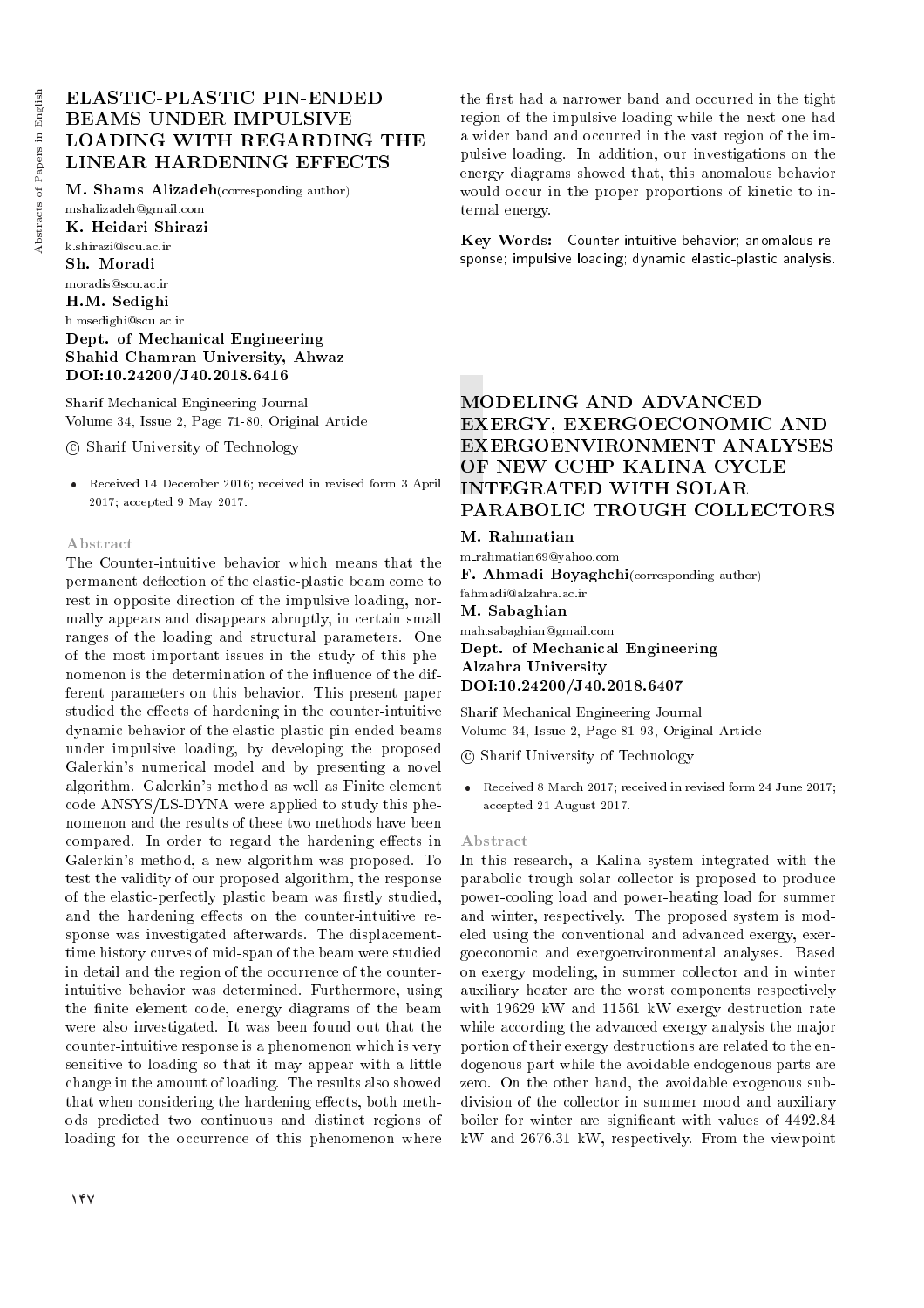geometric nonlinearity significantly affect the mechanical behavior of the system. Therefore, neglecting the abovementioned effects leads to errors in the instability prediction of microswitches. Most of microswitches consist of a microcantilever with a proof mass and a fixed substrate which there is an air gap between them. By applying voltage to the system, the microcantilever starts to deflect into the fixed substrate. In this paper, pull-in instability and de
ection of MEMS switches are investigated based on the size dependent model. The nonlinear model is introduced by considering modied couple stress theory and fringing field effects as well as geometric nonlinearity. Utilizing the minimum total potential energy principle, the static equation of motion is derived in framework of the nonclassical theory. The effects of various parameters on static pull-in instability are studied and errors of considering the linear model or classical theories is calculated. The results show that the presented model is capable to predict the displacement and pull-in instability of the microswitches.

Key Words: MEMS, static pull-in instability, modified couple stress theory, fringing field, large deflection.

# NUMERICAL INVESTIGATION OF THE EFFECT OF TWO-BLADEDROTARY TUBE-INSERT ON PERFORMANCE INSTANT GASLIGHT WATER HEATERA

F. Eghlimi-Moghadam fatemeh.eghlimi@gmail.com K. Goudarzi(corresponding author) kgoudarzi@yu.ac.ir Gh. Zendeh-Budy zendehbudi@yahoo.com A. Moosaie moosaie@yu.ac.ir Dept. of Mechanical Engineering Yasouj University DOI:10.24200/J40.2018.6417

Sharif Mechanical Engineering Journal Volume 34, Issue 2, Page 63-69, Original Article

c Sharif University of Technology

 Received 21 November 2016; received in revised form 7 January 2017; accepted 19 June 2017.

#### Abstract

In this study, the effect of tube-insert as a passive method to increase heat transfer, instant gaslight water heater

performance was evaluated. The simulation results revealed that for rotary tube-insert with different cross section shapes. The article present a numerical study of turbulent heat transfer and flow characteristics inelliptical tube equipped with two-bladed rotary tubeinsert. Seven different tube-insert are tested in the current work; they included the two-bladed tube-insert with four different length of pitch  $75, 100, 150$  and  $200$  mm and three blade angle 40, 55 and 70 degree. In this study, the effect of tube-insert as a passive method to increase heat transfer, instant gaslight water heater performance was evaluated. To analyze the efficiency and effectiveness tube-insert geometric parameters and physical parameters of the flow, steady and incompressible flow gaslight water heater, using the commercial software ANSYS CFX 14 was modeled. Turbulent flow regime of the fluid is used. The numerical simulation is performed using SST turbulence model and wall function near the walls in ANSYS CFX to study the phenomena of flow field in a elliptical tube with helical blade rotors. The SIMPLE algorithm pressure-velocity coupling method, the standard pressure, the high resolution scheme discretization scheme for momentum, energy are selected in the simulation. The results of the simple tube compared with the theoretical Gnielinski and Petukhov relationship for validate of results. Using modeling results, performance parameters such as the coefficient of friction, heat transfer coefficient, and thermal performance has been calculated and analyzed. Effect of Tube-insert geometric parameters such as the length and angle of blades were evaluated on performance gaslight boilers. Reynolds numbers range from 3580 to 14320 is investigated. The average coefficient of thermal performance for gaslight water heater equipped with two-bladed tubeinsert with length of pitch 75, 100, 150 and 200 mm, respectively, 1/017, 1/027, 1/033 and 1/042have been. By observing the results and compare them two-blade tubeinsert with blade angle 55 and 70 degrees with an average coefficient of thermal performance  $1/215$  and  $1/193$  best performance in gaslight water heater have been studied. Therefore, the use of rotary tube-insert as a passive method can signicantly increase heat transfer in the heat exchangers. The increase in flow velocity of the heat exchanger tube equipped with a rotary tube-insert reduce friction and prevent the accumulation of fouling. This method can also be used in heat exchangers.

Key Words: Rotary tube-insert, gaslight water heater, heat transfer, friction factor, nusslet number, thermal performance factor.

## NUMERICAL ANALYSIS OF THE COUNTER-INTUITIVE DYNAMIC BEHAVIOR OF THE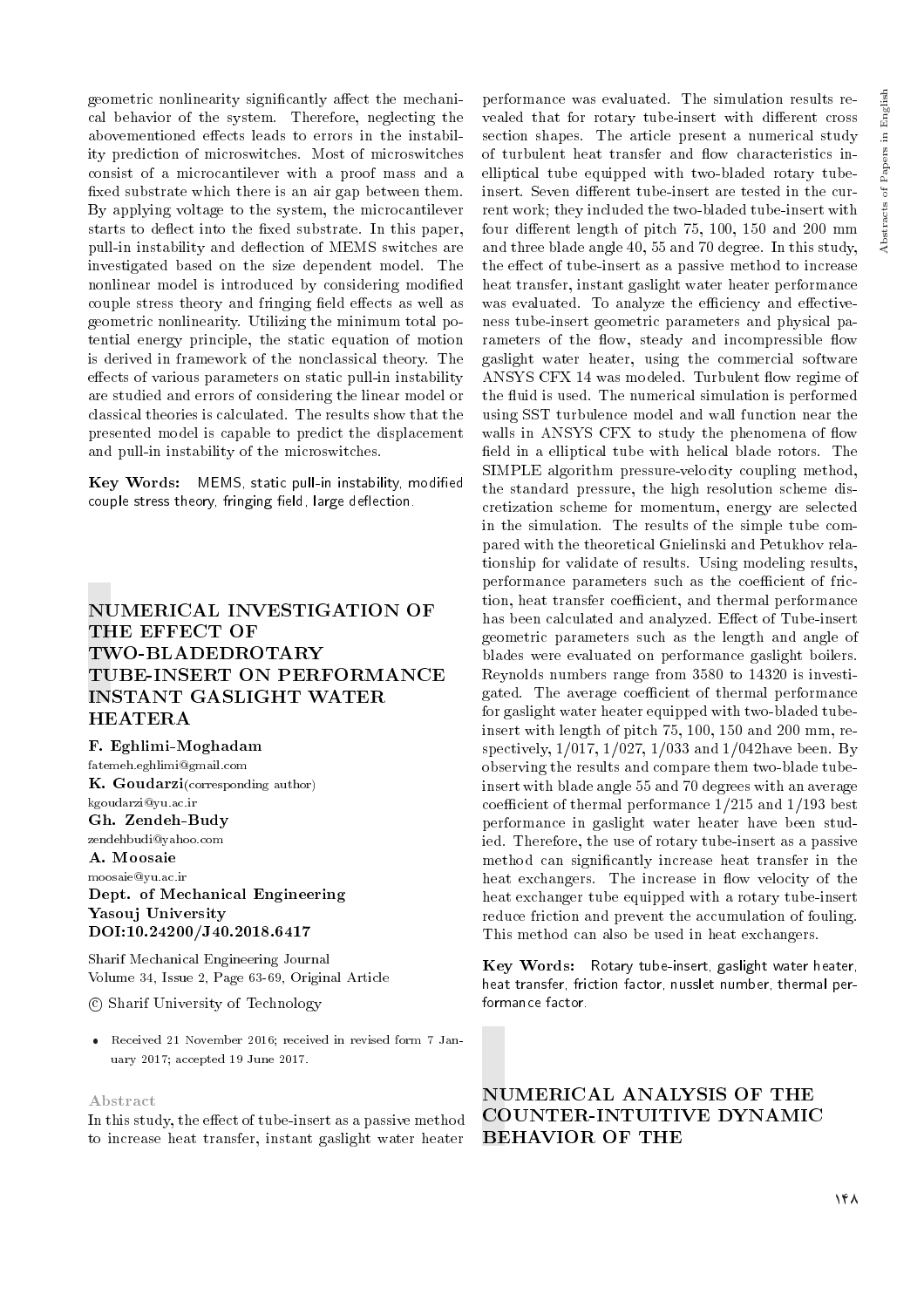# NUMERICAL STUDY OF STREAMING IN THERMAL BUFFER TUBE

M. Bahrami(corresponding author) bahramymohsen@modares.ac.ir M. Karimi

karimi.mhs@gmail.com K. Ghorbanian ghorbanian@sharif.edu Dept. of Aerospace Engineering

## Sharif University of Technology DOI:10.24200/J40.2018.6413

Sharif Mechanical Engineering Journal Volume 34, Issue 2, Page 41-51, Original Article

#### c Sharif University of Technology

 Received 5 September 2016; received in revised form 15 May 2017; accepted 27 May 2017.

#### Abstract

Streaming appears in almost all traveling wave thermoacoustic engines and refrigerators. This phenomenon may increase or decrease the efficiency of thermoacoustic devices. It should be emphasized that properly designed streaming may also be used to eliminate the required heat exchanger in the abovementioned devices. However, in most cases, due to the lack of the relevant knowledge, this phenomenon is considered as a nonpreferred occurrence and a source of secondary losses. Thermal buffer tube separates the hot and ambient heat exchangers in travelling-wave thermoacoustic engines as well as the cold and ambient heat exchanger in pulsetube refrigerators. The role of the thermal buffer tube is to pass the acoustic energy while minimizing the heat transport due to the boundary-layer entropy flow, heat conduction through the gas and the tube walls, radiation, and mass streaming. The latter is caused by finiteamplitude acoustic oscillations and can transport signicant amount of heat between heat exchangers. The heat transport depends on temperatures at the ends of the thermal buffer tube. Acoustic motion of gas parcels between nearly isothermal environment in the heat exchanger and nearly adiabatic space in the tube leads to effective temperature jumps at the tube boundaries.

The main goal of this paper is to numerically investigate the periodic field in thermal buffer tubes with axisymmetric geometry of thermoacoustic Stirling heat engines. The effects of variable geometry (tapered and uniform cross-section tube) and turbulence on the streaming intensity in viscous compressible oscillating flow is studied. First, one-dimensional wave equation based on Rott's assumptions in thermal buffer tube is solved by using DeltaEC software. The, hereby determined boundary and initial conditions are employed to investigate the

processes by a commercial numerical solver. The simulation is carried out for straight and tapered axisymmetric tube with a pressure-based PISO solver. The results indicate that one may control the streaming effect by changing the duct geometry. Besides, it's showed that turbulence and gravity have an effective roll in reducing secondary flow.

Key Words: Streaming, thermoacoustic Stirling engine, thermal buffer tube, numerical simulation.

# STATIC INSTABILITY ANALYSIS OF A NONLINEAR MICROSWITCH CONSIDERING MODIFIED COUPLE STRESS THEORY

M. Mojahedi(corresponding author) mojahedi62@gmail.com

S. Hakamiha

#### sepehrhakamiha@gmail.com Dept. of Mechanical Engineering Golpayegan University of Technology DOI:10.24200/J40.2018.6410

Sharif Mechanical Engineering Journal Volume 34, Issue 2, Page 53-61, Original Article

c Sharif University of Technology

 Received 19 October 2016; received in revised form 3 April 2017; accepted 9 May 2017.

#### Abstract

Microelectromechanical systems (MEMS) are used in many fields of industry like automotive, aerospace and medical instruments. Among the various ways to operate the MEMS devices, the electrostatic actuator is the common mechanism, due to simplicity and fast response. Previous experiments have shown that the mechanical behavior of devices, which their sizes are in order of micron and submicron, are dependent to size dependency. They also have illustrated that by decreasing the dimension of structures, the size dependent effect is highlighted. In this case, the classical theories are not capable to predict the size dependent effects and mechanical behavior of the microstructures properly. Therefore, nonclassical theories such as modied couple stress and strain gradient theories have been introduced. It was shown that the modied couple stress theory can accurately predict the size dependent behavior of microstructures. There are some influences observed in the MEMS, that they have notable effects on the mechanical behavior of microswitches, such as fringing fields and large deflection. When the air gap is larger than the electrode's width of microswitches, the impacts of fringing fields and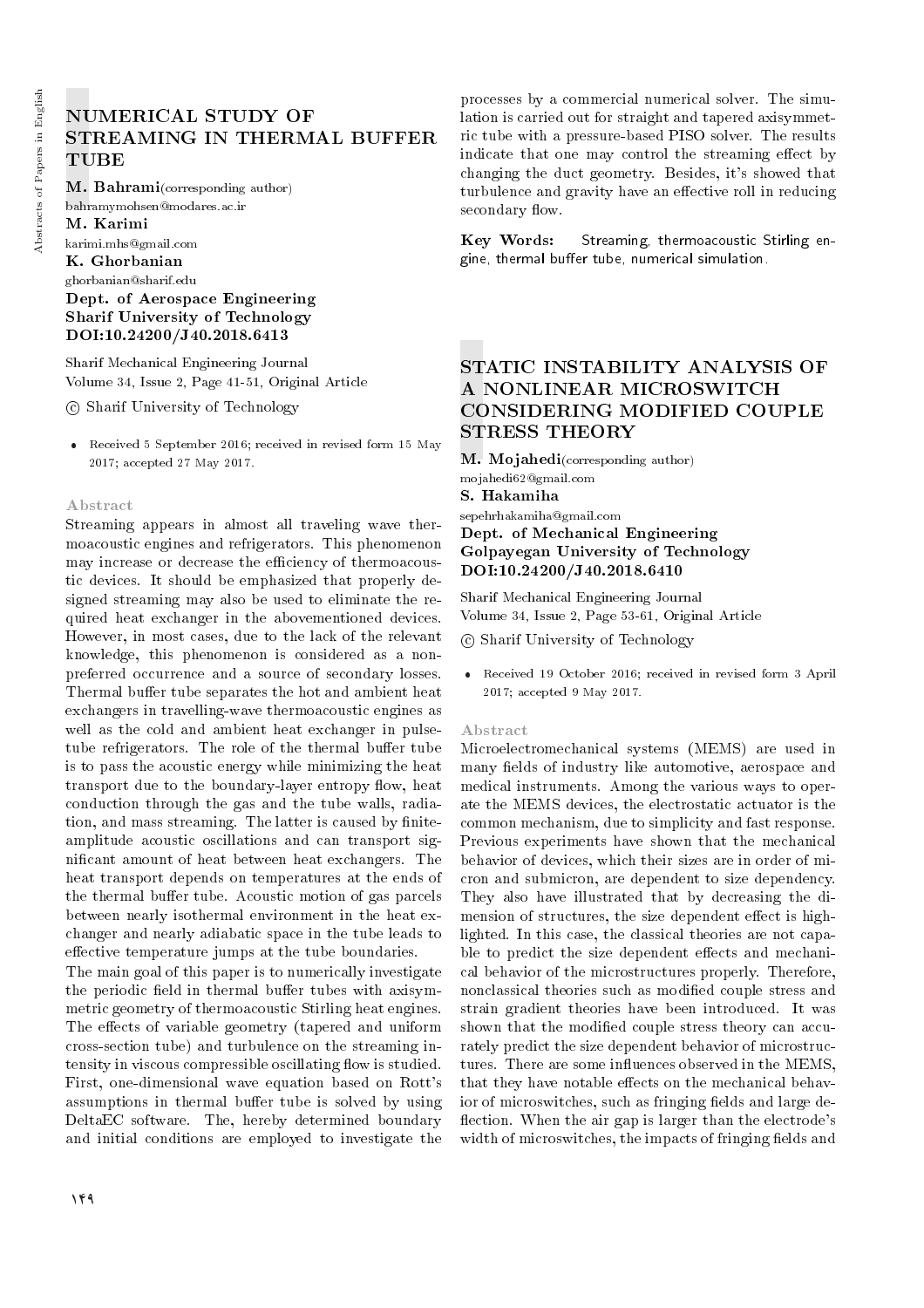is very high and should be considered. Using numerical simulations, a method to find a suitable design considering both the acoustic and aerodynamic performance presented. In this method, at First air supply channel system of marine gas turbine according to the requirements of the aerodynamic and acoustic were categorized into three sections; input, plenum chamber and output channels with circular cross sections. The geometric dimensions of input and output channels determined using the theory of plane waves within the channel, without considering the effects of flow also considering the limits of space inside the float at dominant frequency. Then suitable size of the intermediate cross section of the channel in terms of both aerodynamic and acoustic requirements with regard to the effects of flow using numerical methods were studied and determined. Various 3 Dimensional turbulent flows inside chamber are considered for this work where large eddy simulation turbulence model is used. Ffowcs, Williams and Hawkings model is used for the sound propagation process based on Lighthill integral equation. Validity of the simulation is checked by comparing results (sound pressure level) against experimental data in a chamber and error is acceptable over range of studied frequencies. The results showed that channel system aerodynamic performance decreases and its acoustic performance initially increases and then decreases with the increase in cross section of the plenum chamber than the cross section of the inlet / outlet channel. In addition, deviation from plane waves in considering the effects of flow is observed in channel. That is due to the effects of the current flowing through Channel system and the effect of quadrupole sources in the production of sound in the channel system, which causes higher modes.

Key Words: Aero acoustics , large eddy simulation, lighthill analysis, ffowcs williams and hawkings models, propagation of wave in duct.

# STATISTICAL CORRELATION FUNCTIONS AND RECONSTRUCTION OF MICRO/ NANOCOMPOSITES; A REVIEW

## M. Mahdavi

mostafa.mahdavi70@gmail.com

# E. Youse

nc.yose@ut.ac.ir M. Baniassadi(corresponding author) m.baniassadi@ut.ac.ir Dept. of Mechanical Engineering University of Tehran

#### DOI:10.24200/J40.2018.6419

Sharif Mechanical Engineering Journal Volume 34, Issue 2, Page 31-40, Original Article

#### c Sharif University of Technology

 Received 31 August 2016; received in revised form 22 February 2017; accepted 12 June 2017.

#### Abstract

N-point correlation functions are used for calculating properties of heterogeneous systems. Power and main advantage of statistical continuum technique is the direct link to statistical information of microstructures. Two-point correlation functions are the lowest order of correlation functions that can describe the relationship between morphology and properties of microstructures. Statistical pair correlation functions are achieved by scattering electron microscopy or small-angle X-ray scattering experimentally. Higher order correlation functions must be calculated or measured to increase the accuracy statistical continuum approach. Microstructure two-point correlation functions are well-known class of statistical descriptors for characterization and reconstruction of heterogeneous microstructures. In this study, a comprehensive review on statistical correlation functions that are used in micro and nanostructures is done and then, focused on reconstruction of these structures by using numerical and experimental approaches. Description and characterization of heterogeneous systems had high importance for scientists for last decades and different approaches have been developed for determining 3D descriptors of heterogeneous systems. Statistical continuum mechanics provided alternative approach for reconstruction and characterization of heterogeneous systems. Reconstruction approaches have been improved by developing of numerous simulation techniques in recent years. Anisotropic structures, orientation distribution, shape, and geometrical features can be extracted from statistical correlation functions. 3D reconstruction of microstructures and nanostructures is a new way to investigate the behavior of these structures precisely. In this method the distribution of nanoparticles is determined, and their coordinates are saved which is very helpful for determination of their treatment. Mani different researches have used reconstruction approach to enter their experimental samples to finite element software. Then, by applying the properties of each phase they investigate about different behavior of their experimental samples. Depended on samples different approaches are used for reconstruction and researches have tried different ways to reduce reconstruction error. In this study, different approaches are discussed, and the calculation of error is presented.

Key Words: Statistical correlation functions, polymer nanocomposites, reconstruction.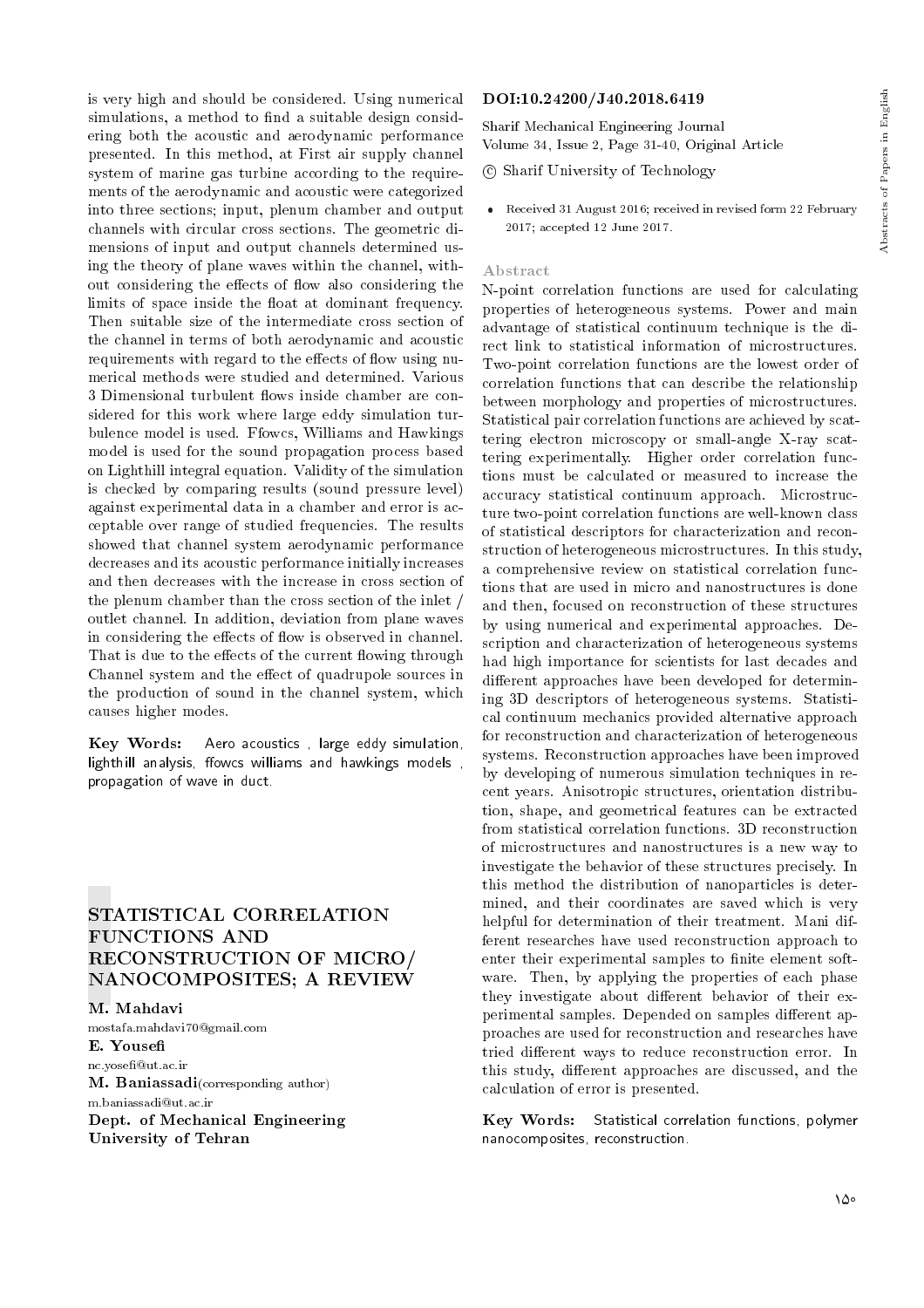software by using constant-rate mass transfer model to study the effects of different steam and water flow parameters, including water subcooling degree, Reynolds number of water flow, and steam mass flux, on dimensionless steam plume length. Moreover, constant-rate mass transfer model was revised by using the results obtained from the simulation and a new correlation for calculation of the constant coefficient of the mass transfer model was proposed as a function of flow parameters that influence the phenomenon to increase the accuracy of future simulations. The proposed correlation agrees well with numerical data and most of the data lie in the range of  $\pm 20\%$  of the correlation.

Key Words: Two-phase flow, CFD, direct contact condensation, steam jet.

# MODIFICATION OF A PLASMA ACTUATOR MODEL FOR INDUCED WALL-JET SIMULATION

A. Ebrahimi(corresponding author) ebrahimi a@sharif.edu J. Omidi jomidi@alum.sharif.ir Dept. of Aerospace Engineering

Sharif University of Technology DOI:10.24200/J40.2018.6409

Sharif Mechanical Engineering Journal Volume 34, Issue 2, Page 11-17, Original Article

c Sharif University of Technology

 Received 26 July 2016; received in revised form 8 March 2017; accepted 9 April 2017.

#### Abstract

Recently, active flow control by dielectric barrier discharge (DBD) plasma actuators has been increased. These actuators are known as more efficient, low-cost, without the need of moving parts, low power consumption, small size, low weight, easy installation and without delay in control. All these features have attracted researchers to use this actuator in a variety of cases, such as turbulence flow control, laminar to turbulent transition suppression, separation control, drag reduction and mitigation of noise pollution. However, most of the studies suffer from lack of an accurate numerical model which can simulate this phenomenon in details. Computational analysis of this phenomenon is very complex and difficult due to a combination of ionization phenomena and the interaction of the fluid flow with the actuator effects.

For the exact solution of this phenomenon in certain conditions, Maxwell and Navier-Stokes equations must be combined, while this non-linear solution combination will be very difficult. One of the models for modeling the interaction between the actuator and fluid flow is an electrostatic model which adds the actuator effect as source terms in the momentum equations by solving the electrical potential equation and charge density equation. In this study, an improvement is proposed to enhance the simulation accuracy of a model used for plasma actuator effect under interaction with fluid flow. In the modified model suggested, a boundary condition for charge distribution on the charged surface is presented based on a relationship between the independent electrical potential and charge density equations. Further, semi-empirical relations are utilized to calculate the produced plasma extend. The effect of the actuator on induced jet shows a good agreement with experimental results and does not need experimental tests for parametric calibration.

Key Words: Electrostatic model modication, DBD plasma actuator, fluid flow control.

## DESIGN AND NUMERICAL SIMULATING OF THE PERFORMANCE OF ACOUSTIC PLENUM CHAMBER OF THE MARINE GAS TURBINE AIR SUPPLY SYSTEM

## M. Rasoulimoghadam

mehrdad.rasoulimoghadam@yahoo.com M. Agha Seyyed Mirzabozorg

mirzabozorg@mut-es.ac.ir

S. Kheradmand(corresponding author)

saeid kheradmand@yahoo.com

## Dept. of Mechanical and Aerospace Engineering Malek-Ashtar University of Technology DOI:10.24200/J40.2018.6414

Sharif Mechanical Engineering Journal Volume 34, Issue 2, Page 19-29, Original Article

c Sharif University of Technology

 Received 27 July 2016; received in revised form 15 July 2017; accepted 5 September 2017

#### Abstract

In the present work, cross section size investigation of the plenum chamber of a marine gas turbine air supply system was done. Flow in ducts make noise and in the case of turbine inlet due to amount of flow this noise